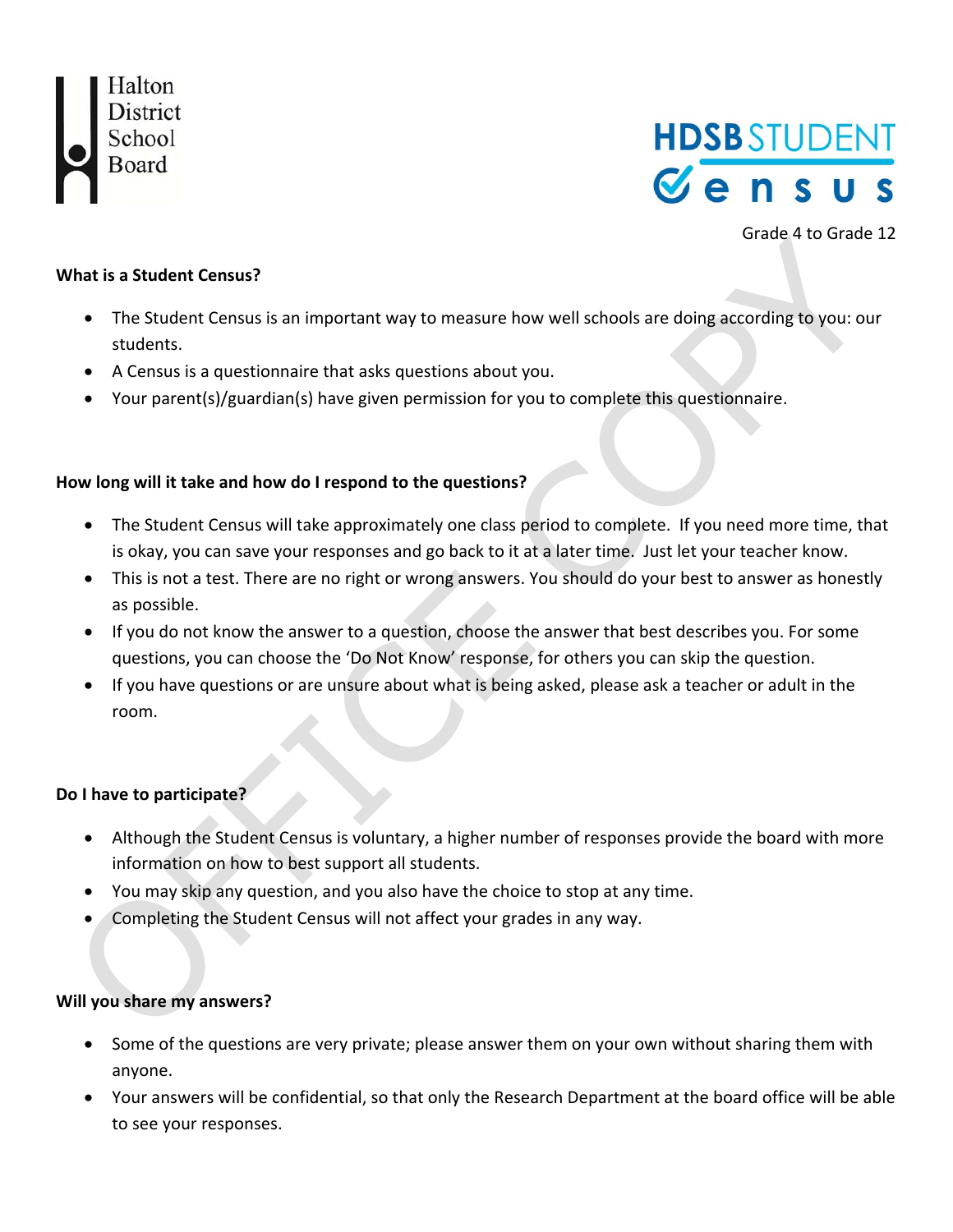We would need to follow up with you and your principal if your responses indicate concerns for your or others' safety. That would be the only reason that would cause some of your responses to be shared with your principal and/or parent(s)/guardian(s).

#### **Who can I speak to after the Student Census?**

- If you have questions or concerns, you can speak with your teacher and/or principal.
- If you want to talk to someone without sharing your name, you can contact Kids Help Phone by text messaging at: 686868, by telephone at: 1‐800‐668‐6868 or by live chat at: https://kidshelpphone.ca/live‐chat/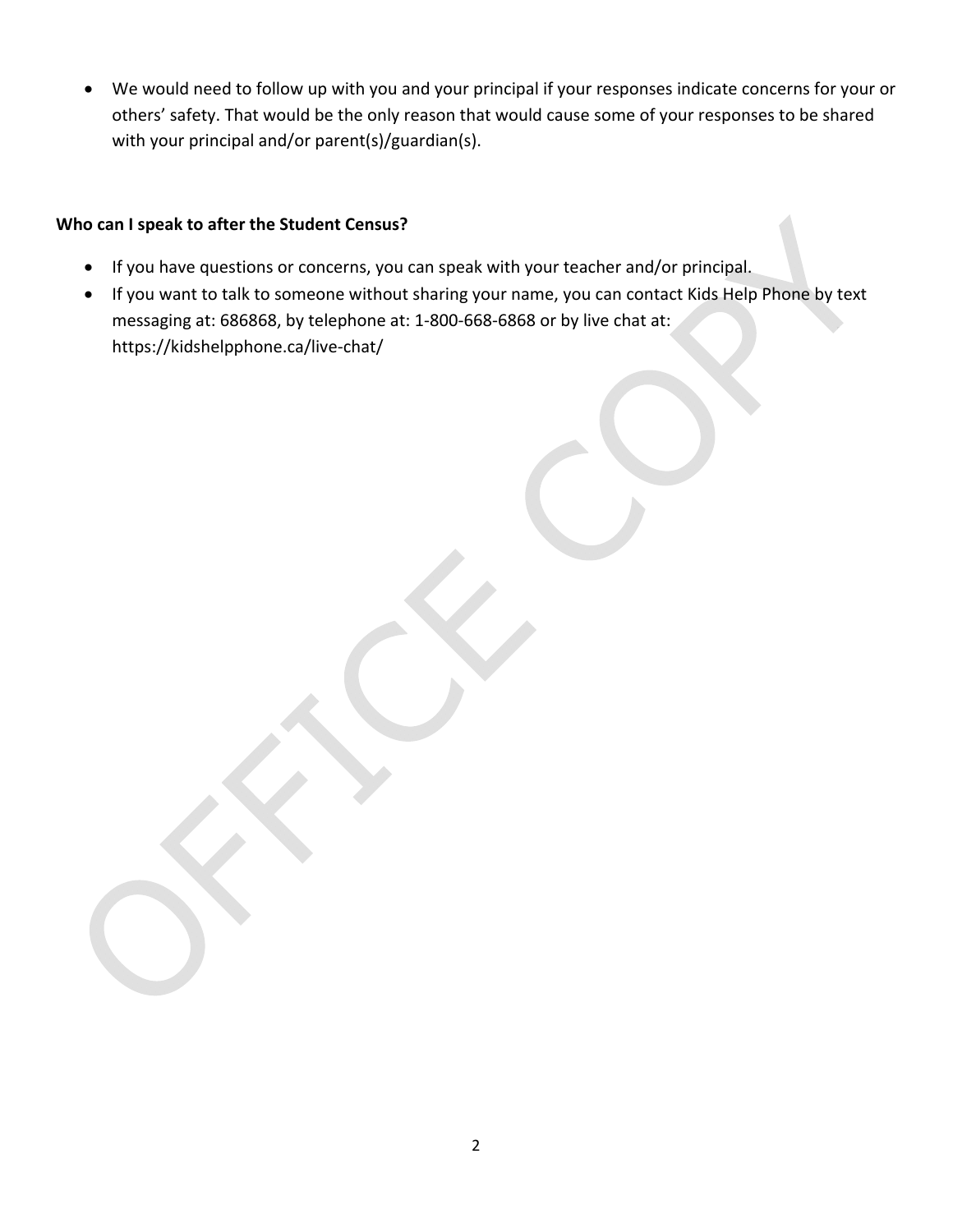#### Language(s) First Spoken

1. What is the first language(s) you learned to speak as a child? Select all that apply.

| $\circ$ | Albanian                   | $\circ$ | Greek      | $\circ$ | Serbian                  |
|---------|----------------------------|---------|------------|---------|--------------------------|
| $\circ$ | American Sign Language     | $\circ$ | Gujarati   | $\circ$ | Somali                   |
| $\circ$ | Anishinaabemowin (Ex:      | $\circ$ | Hebrew     | $\circ$ | Spanish                  |
|         | Ojibway, Odawa, Algonquin) | $\circ$ | Hindi      | $\circ$ | Tagalog                  |
| $\circ$ | Arabic                     | $\circ$ | Hungarian  | $\circ$ | Tamil                    |
| $\circ$ | Bengali                    | $\circ$ | Inuktitut  | $\circ$ | Tuscarora                |
| O       | Cayuga                     | $\circ$ | Italian    | $\circ$ | Ukrainian                |
| $\circ$ | Chinese                    | $\circ$ | Korean     | $\circ$ | Urdu                     |
| $\circ$ | Cree                       | $\circ$ | Malayalam  | $\circ$ | Vietnamese               |
| $\circ$ | Croatian                   | $\circ$ | Mi'kmaq    | $\circ$ | Not sure                 |
| $\circ$ | Dari                       | $\circ$ | Mohawk     | $\circ$ | A language(s) not listed |
| $\circ$ | Dutch                      | $\circ$ | Oneida     |         | above (please specify):  |
| $\circ$ | English                    | $\circ$ | Onondaga   |         |                          |
| $\circ$ | Farsi                      | $\circ$ | Polish     |         |                          |
| $\circ$ | French                     | $\circ$ | Portuguese |         |                          |
| $\circ$ | German                     | $\circ$ | Punjabi    |         |                          |
|         |                            | $\circ$ | Russian    |         |                          |
|         |                            | $\circ$ | Seneca     |         |                          |

## Indigenous Identity

2. Do you identify as First Nations, Métis, and/or Inuit? If yes, select all that apply:

o No

- o Yes, First Nations
- o Yes, Métis
- o Yes, Inuit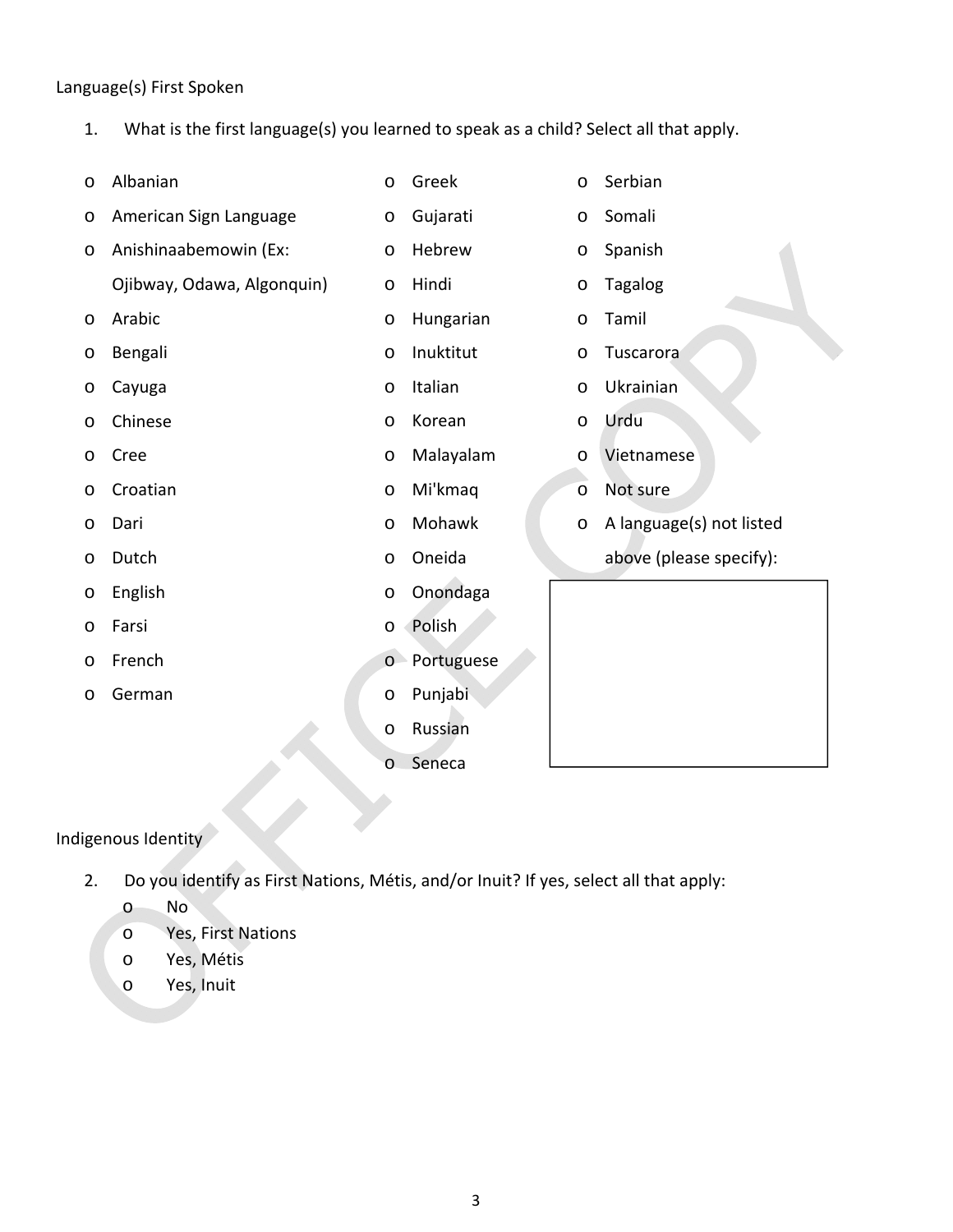Ethnicity

What is an Ethnicity?

Ethnic groups have a common identity, heritage, ancestry, or historical past, often with identifiable cultural, linguistic and/or religious characteristics.

- 3. Do you consider yourself a Canadian?
	- o Yes
	- o No
	- o Not sure

4. What is your ethnic or cultural origin(s)? List as many ethnic or cultural origins as apply.

(For example: Anishnaabe, Canadian, Chinese, Colombian, Cree, Dutch, East Indian, English, French, Filipino, German, Guyanese, Haudenosaunee, Inuit, Iranian, Irish, Italian, Jamaican, Jewish, Korean, Lebanese, Métis, Mi'kmaq, Ojibwé, Pakistani, Polish, Portuguese, Scottish, Somali, Sri Lankan, Ukrainian, etc.)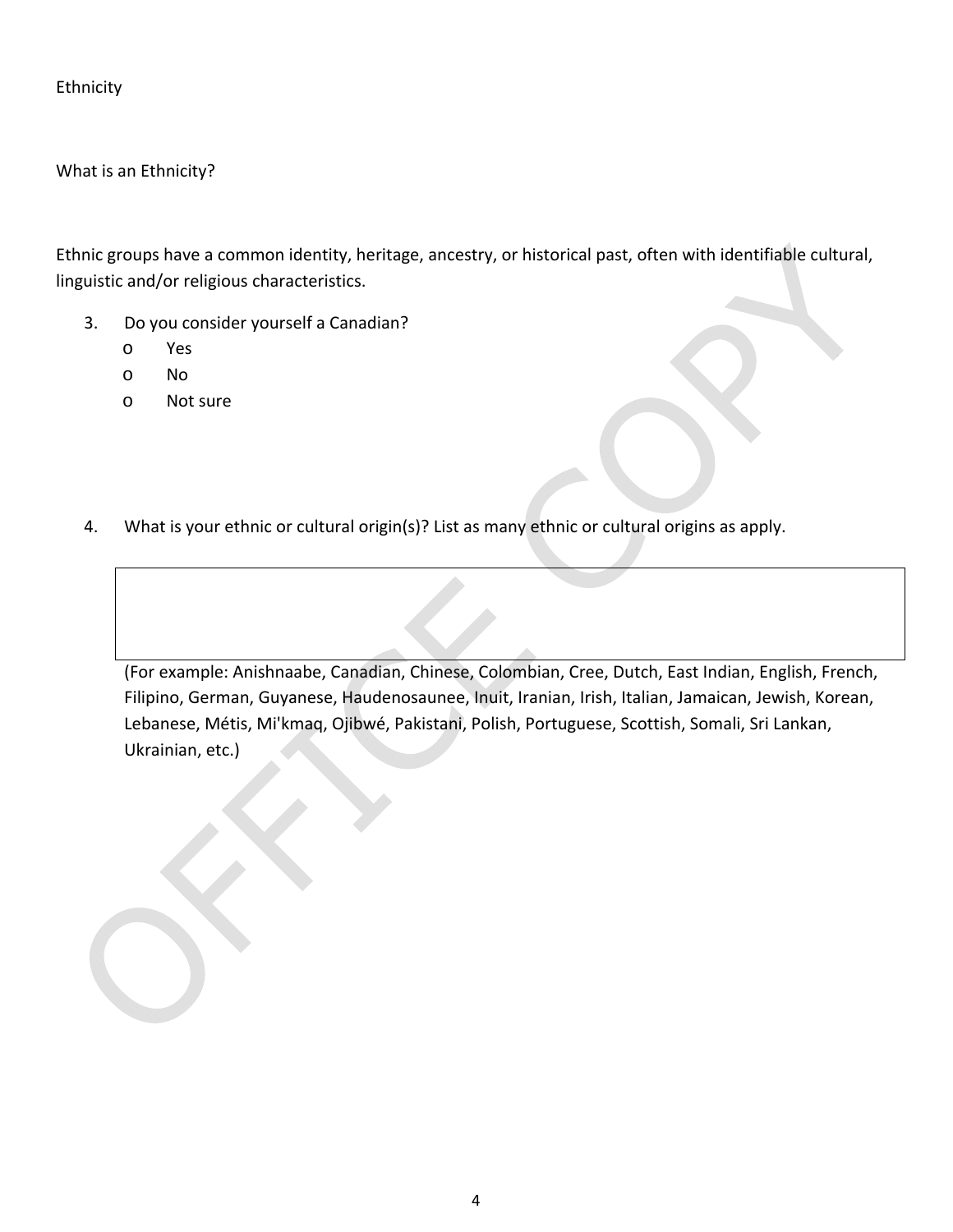# What is Race?

People are often described as belonging to a certain "race" based on how others see and behave toward them. These ideas about who belongs to what race are usually based on physical features such as skin colour. Ideas about race are often imposed on people by others in ways which can affect their life experiences and how they are treated. Race is often confused with ethnicity, but there can often be several ethnicities within a racialized group.

5. In our society, people are often described by their race or racial background. Which racial group(s) best describes you? Select all that apply.

| $\circ$ | <b>Black</b>         | (African, Afro-Caribbean, African-Canadian descent)                                                      |
|---------|----------------------|----------------------------------------------------------------------------------------------------------|
| $\circ$ | East Asian           | (Chinese, Korean, Japanese, Taiwanese descent)                                                           |
| $\circ$ | Indigenous           | (First Nations, Métis, Inuit descent)                                                                    |
| $\circ$ | Latino/Latina/Latinx | (Latin American, Hispanic descent)                                                                       |
| $\circ$ | Middle Eastern       | (Arab, Persian, West Asian descent, e.g. Afghan, Egyptian, Iranian,<br>Lebanese, Turkish, Kurdish, etc.) |
| $\circ$ | South Asian          | (South Asian descent, e.g. East Indian, Pakistani, Bangladeshi, Sri Lankan,<br>Indo-Caribbean, etc.)     |
| $\circ$ | Southeast Asian      | (Filipino, Vietnamese, Cambodian, Thai, Indonesian, other Southeast Asian<br>descent)                    |
| $\circ$ | White                | (European descent)                                                                                       |

## o A racial group(s) not listed above (please specify):

Race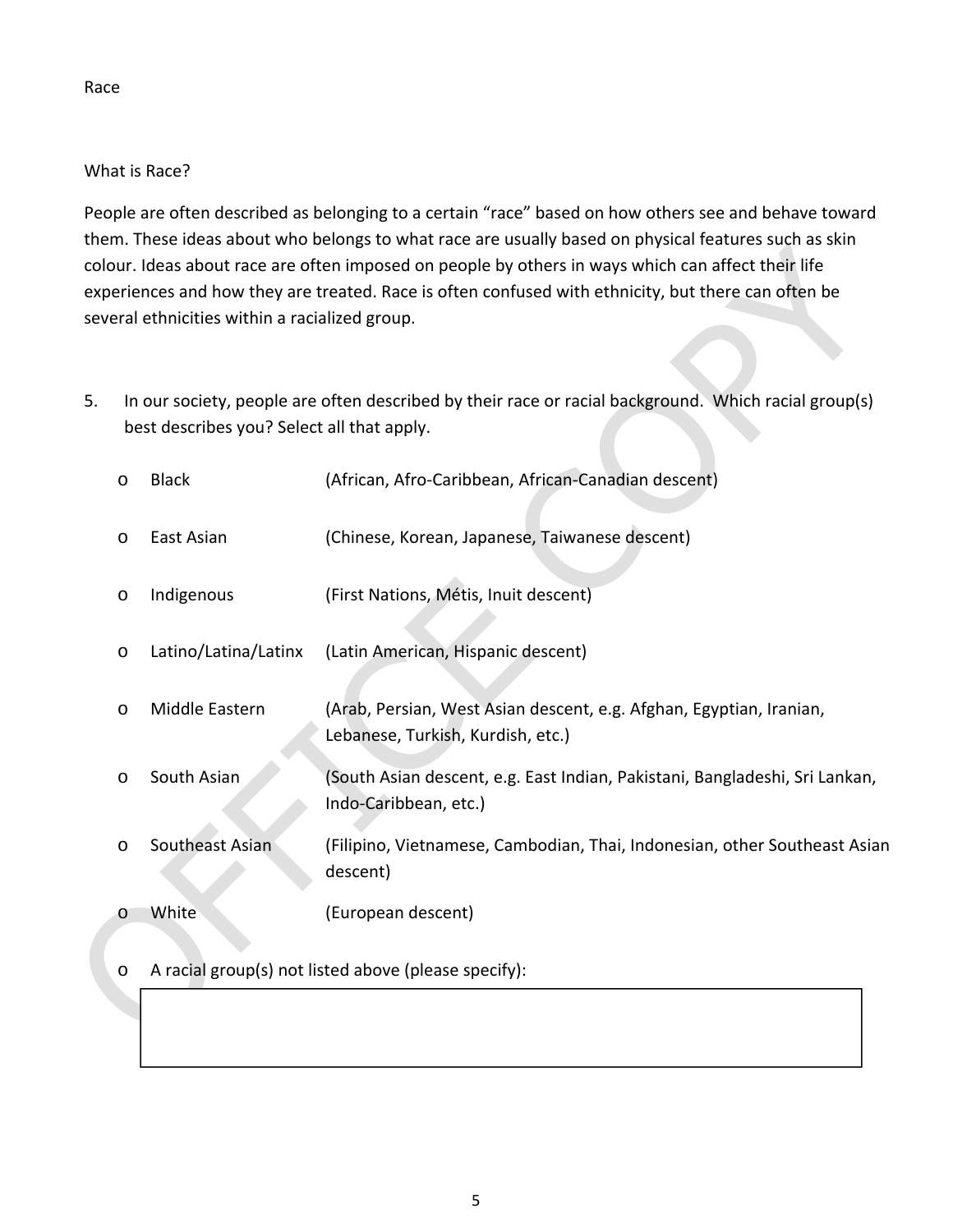People can be treated differently based on their religion, or perceived religion, which can lead to negative impacts and unequal outcomes. Islamophobia and antisemitism are examples of the way religion can be racialized. People can experience racism not only based on skin colour but also other perceived characteristics that are associated with religion.

- 6. What is your religion and/or spiritual affiliation? Select all that apply.
	- o Agnostic
	- o Atheist
	- o Buddhist
	- o Christian
	- o Hindu
	- o Indigenous Spirituality
	- o Jewish
	- o Muslim
	- o Sikh
	- o Spiritual, but not religious
	- o No religious or spiritual affiliation
	- o Religion(s) or spiritual affiliation(s)
	- o Not listed above (please specify):
	- o Not sure
	- o I do not understand this question

Terms:

- Agnostic: A person who is unsure if there is a god or higher power.
- Atheist: A person who believes that there is no god or higher power.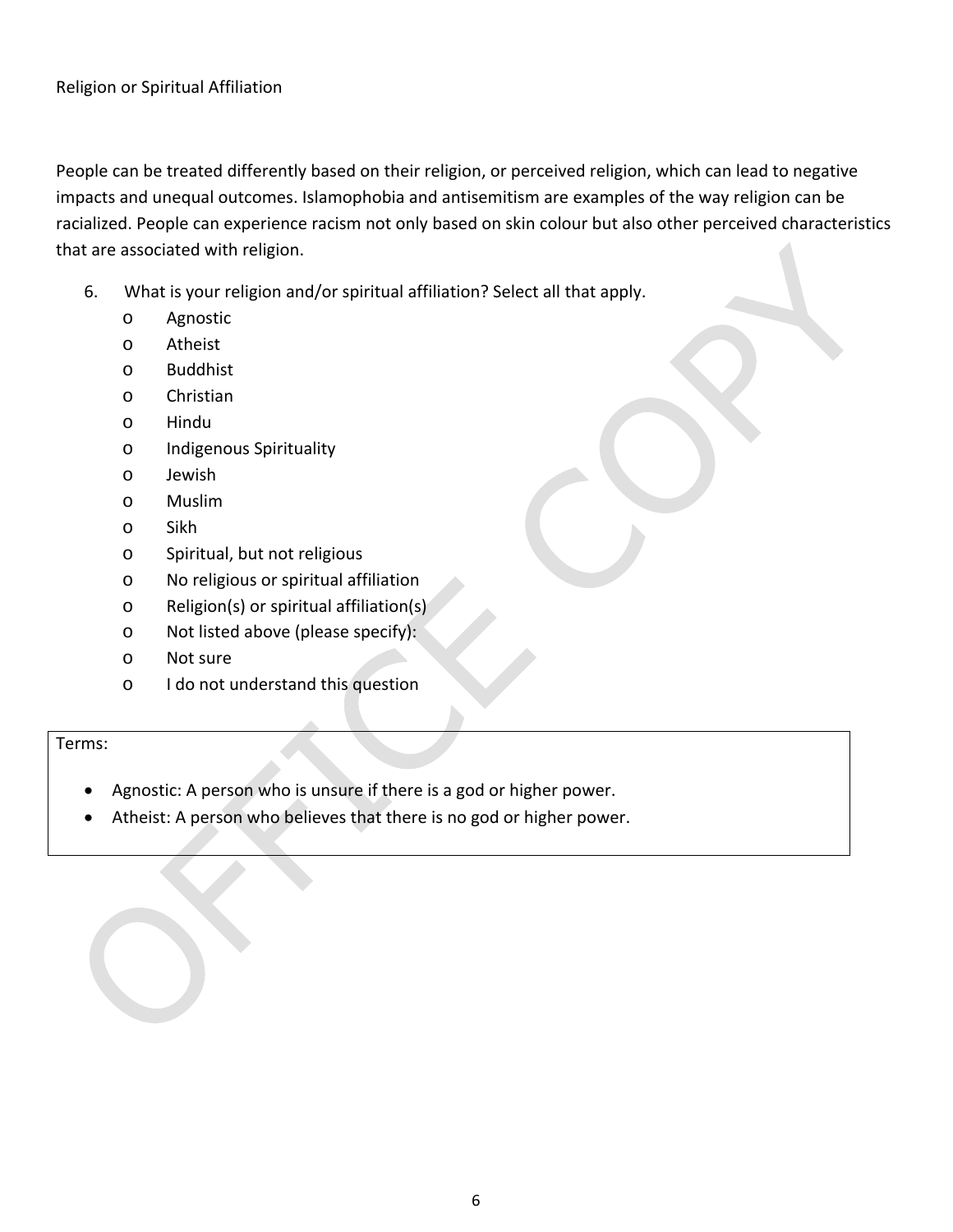#### Gender Identity \*\*\*\*\*\*\*\*\*\*FOR STUDENTS GRADE 7 AND HIGHER\*\*\*\*\*\*\*\*\*\*\*\*\*\*\*\*\*\*

What is Gender Identity?

Gender identity refers to a person's internal sense or feeling of being a woman, a man, both, neither or anywhere on the gender spectrum, which may or may not be the same as the person's sex assigned at birth (e.g. male, female, intersex). It is different from and does not determine a person's sexual orientation.

- 7. What is your gender identity? Select all that apply.
	- o Boy/man
	- o Gender Fluid
	- o Gender Nonconforming
	- o Girl/woman
	- o Non‐Binary
	- o Questioning
	- o Trans boy or man
	- o Trans girl or woman
	- o Two‐Spirit
	- o Not sure
	- o I do not understand this question
	- o I prefer not to answer
	- o Gender identity(ies) not listed above (please specify):

#### Terms:

- Gender Fluid:
	- o A person who sometimes switches between feeling like a boy or a girl or in other ways.
- Gender Nonconforming:
	- o A person who does not feel like they act like a boy or girl.
- Non‐Binary:
	- o A person who does not feel like a boy or a girl.
- Questioning:
	- o A person who is not sure if they are a boy or a girl, or something else.
- Trans boy or man:
	- o A person who was born as a girl, but lives as a boy/man.
- Trans girl or woman:
	- o A person who was born as a boy, but lives as a girl/woman.
- Two‐Spirit:
	- o An Indigenous person whose gender feeling, spiritual feeling or attraction includes masculine, feminine or non‐binary spirits.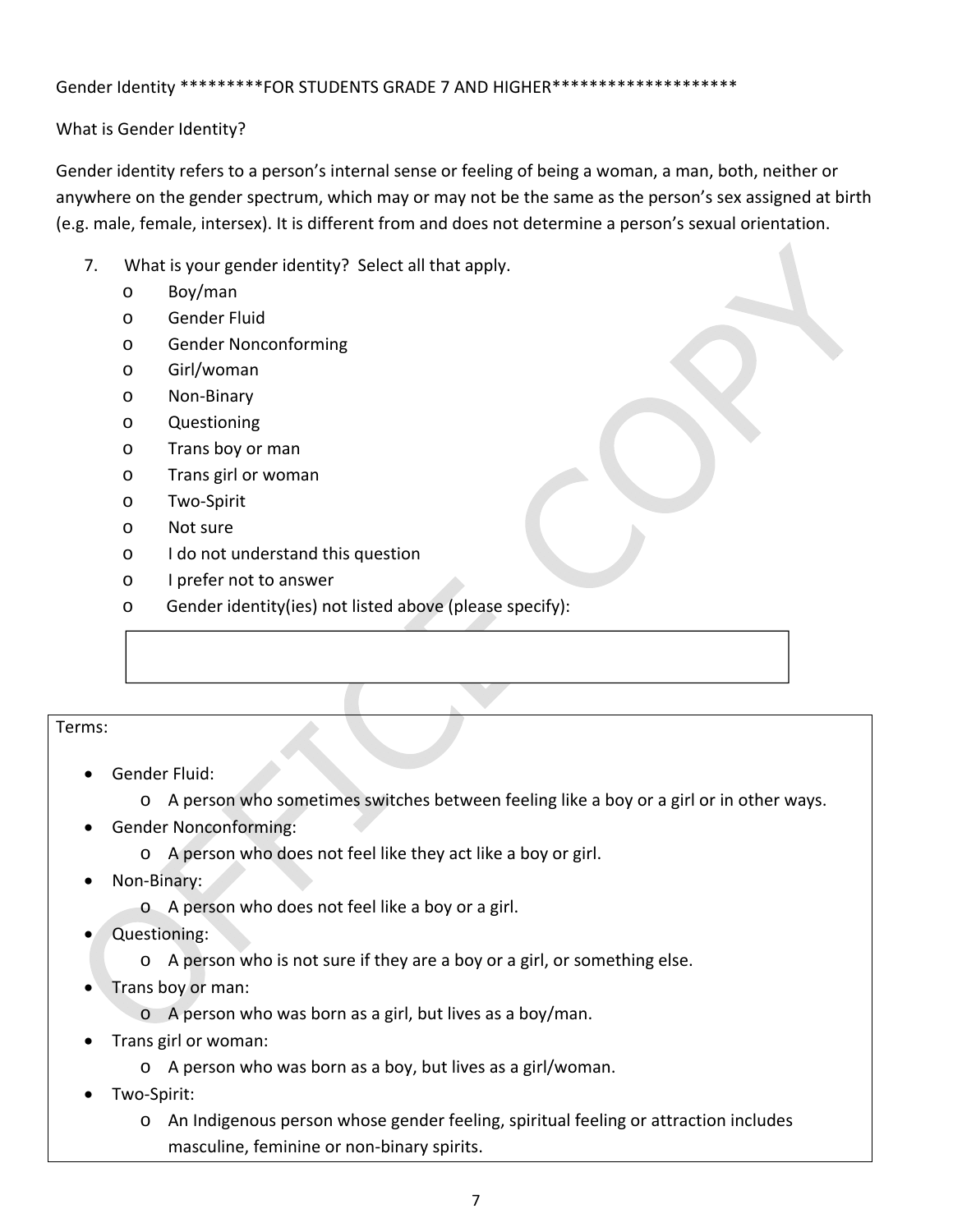#### Sexual Orientation \*\*\*\*\*\*\*\*\*FOR STUDENTS GRADE 7 AND HIGHER\*\*\*\*\*\*\*\*\*\*\*\*\*\*\*\*\*\*\*\*

What is Sexual Orientation?

Sexual orientation refers to a person's sense of sexual attraction to the people of the same or different sex.

- 8. What is your sexual orientation? Select all that apply.
	- o Straight / heterosexual
	- o Lesbian
	- o Gay
	- o Bisexual
	- o Two‐Spirit
	- o Queer
	- o Questioning
	- o Asexual
	- o Pansexual
	- o Not sure
	- o I do not understand this question
	- o I prefer not to answer
	- o A sexual orientation(s) not listed above (please specify):

#### Terms:

- Straight/Heterosexual:
	- o A person who is attracted to people of a different sex; a boy who is attracted to girls, or a girl who is attracted to boys.
- Lesbian:
	- o A girl who is attracted to girls.
- Gay:
	- o A boy who is attracted to boys.
- Bisexual:
	- o A person who is attracted to boys and girls.
- Two‐Spirit:
	- o An Indigenous person whose gender feeling, spiritual feeling or attraction includes masculine, feminine or non‐binary spirits.
- Queer:
	- o A person whose attraction or gender identity differs from other people in some way.
- Questioning:
	- o A person who is unsure about their attraction.
- Asexual:
	- o A person who does not feel attraction to anyone.
- Pansexual:
	- o A person who is attracted to all genders.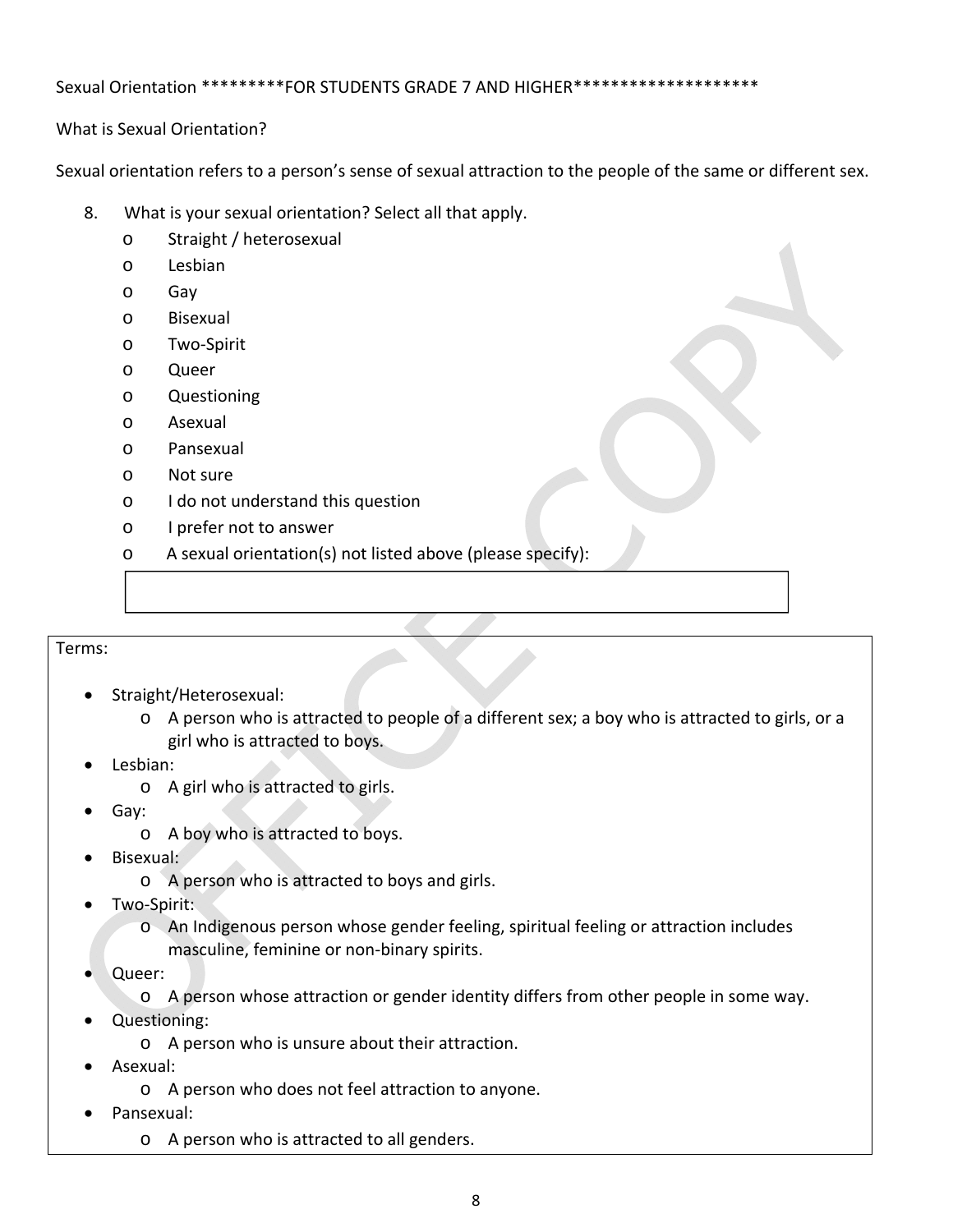#### Disability

#### What is a Disability?

A disability may be physical, mental, behavioural, developmental, sensory, communicational, or a combination of any of these. Barriers such as settings that are hard to access (like school, shops or public places), negative attitudes, and barriers to information contribute to a person's experience of having a disability.

Some people identify as having a disability because of a permanent or long-term health condition that makes it difficult for them to function in an environment that is not fully inclusive and accessible. A person's disability may be diagnosed or not diagnosed. It may be hidden or visible. Some students who have disabilities may have a special plan at school to help them (an Individual Education Plan or IEP), but some do not.

- 9. Do you consider yourself to be a person with a disability(ies)? (Select one answer only)
- o Yes
- o No
- o Not sure
- o I do not understand this question
- o I prefer not to answer
- 10. If yes, select all that apply.
- o Addiction(s)
- o Autism Spectrum Disorder
- o Blind or low vision
- o Deaf or hard of hearing
- o Developmental disability(ies)
- o Learning disability(ies)
- o Mental health disability(ies)
- o Mobility
- o Pain
- o Physical disability(ies)
- o Speech impairment
- o Any disability(ies) not listed above (please specify):

#### Status in Canada

- 11. Were you born in Canada?
- o Yes
- o No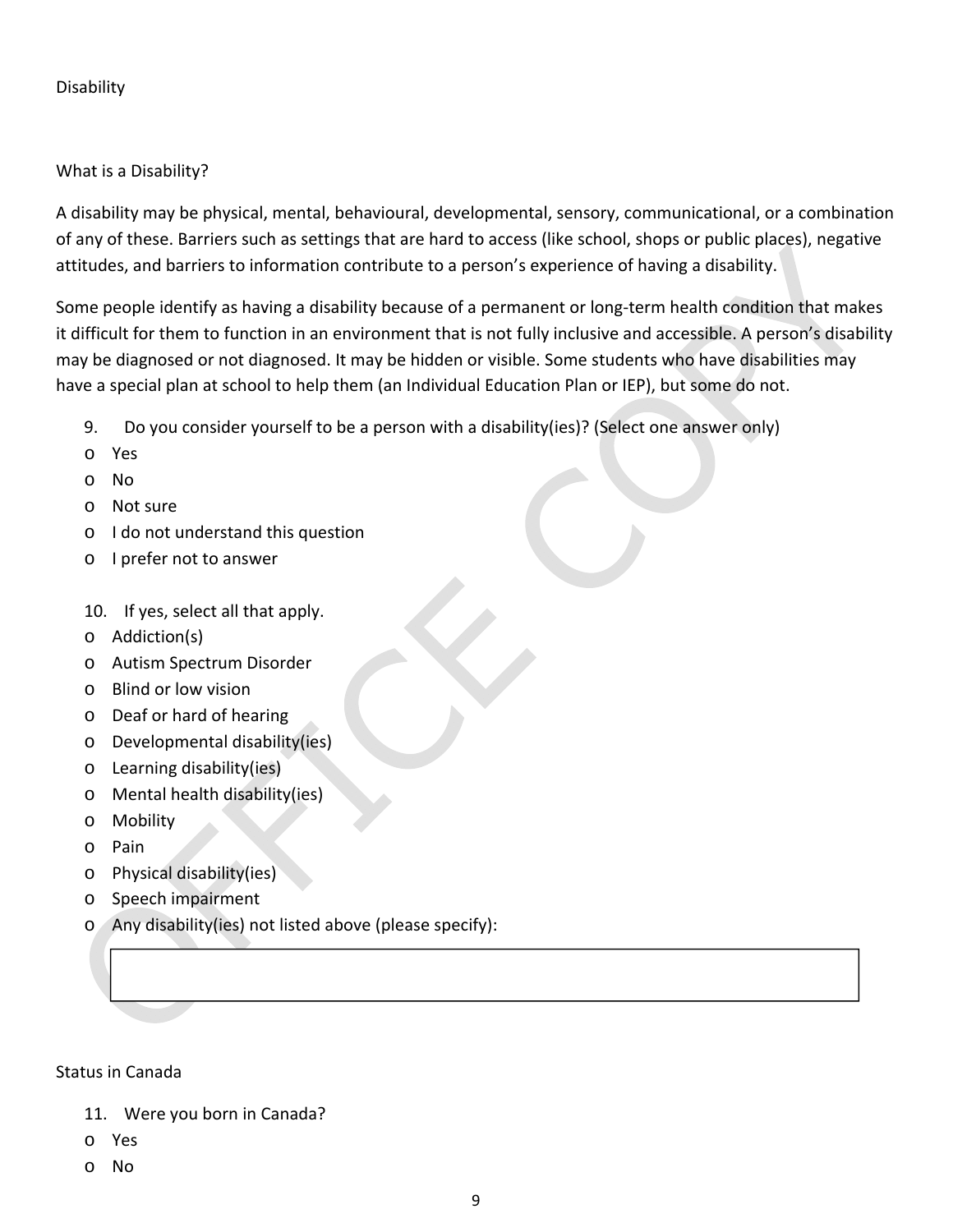#### Socio‐economic Status

If you are living in a homestay (e.g., International Student) please answer the questions below thinking about your parent(s)/guardian(s) from your home country and not your home stay and/or guardian while at school in Canada.

| 12.     | Parent/Guardian 1 that you currently live with        | 13.     | Parent/Guardian 2 that you currently live with         |
|---------|-------------------------------------------------------|---------|--------------------------------------------------------|
|         | most of the time Please check your relation with this |         | most of the time. Please check your relation with this |
|         | person. (Select one answer only)                      |         | person. (Select one answer only). Skip this section if |
|         |                                                       |         | you are living with one parent or guardian.            |
| O       | Mother                                                | $\circ$ | Mother                                                 |
| O       | Father                                                | O       | Father                                                 |
| O       | Stepmother                                            | $\circ$ | Stepmother                                             |
| O       | Stepfather                                            | $\circ$ | Stepfather                                             |
| O       | Grandparent                                           | $\circ$ | Grandparent                                            |
| O       | Relative                                              | $\circ$ | Relative                                               |
| O       | Guardian                                              | O       | Guardian                                               |
| O       | Foster parent                                         | O       | Foster parent                                          |
| O       | Friend                                                | O       | Friend                                                 |
| O       | I'm living on my own                                  | O       | I'm living on my own                                   |
| O       | A person not listed above (please                     | O       | A person not listed above (please                      |
|         | specify):                                             |         | specify):                                              |
|         |                                                       |         |                                                        |
| 14.     | Please check the highest level of education           | 15.     | Please check the highest level of education            |
|         | this person completed. (Select one answer only)       |         | this person completed. (Select one answer only)        |
| O       | Did not complete any formal education                 | $\circ$ | Did not complete any formal education                  |
| O       | Elementary school                                     | $\circ$ | Elementary school                                      |
| O       | High school                                           | O       | High school                                            |
| O       | Apprenticeship                                        | O       | Apprenticeship                                         |
| O       | College                                               | $\circ$ | College                                                |
| O       | University                                            | $\circ$ | University                                             |
| $\circ$ | Not sure                                              | $\circ$ | Not sure                                               |
|         |                                                       |         |                                                        |
| 16.     | What is this person's employment status?              | 17.     | What is this person's employment status?               |
|         | (Select all that apply)                               |         | (Select all that apply)                                |
| O       | Works full-time                                       | $\circ$ | Works full-time                                        |
| O       | Works part-time                                       | O       | Works part-time                                        |
| O       | Self-employed (for example, has own business)         | $\circ$ | Self-employed (for example, has own business)          |
| O       | Looking for work                                      | O       | Looking for work                                       |
| O       | Stay- at-home parent/guardian                         | $\circ$ | Stay- at-home parent/guardian                          |
| O       | Retired                                               | O       | Retired                                                |
| O       | Not sure                                              | $\circ$ | Not sure                                               |
|         |                                                       |         |                                                        |
|         | What is this person's job or<br>18.                   |         | 19. What is this person's job or                       |
|         | Not sure                                              |         | Not sure                                               |
| O       |                                                       | O       |                                                        |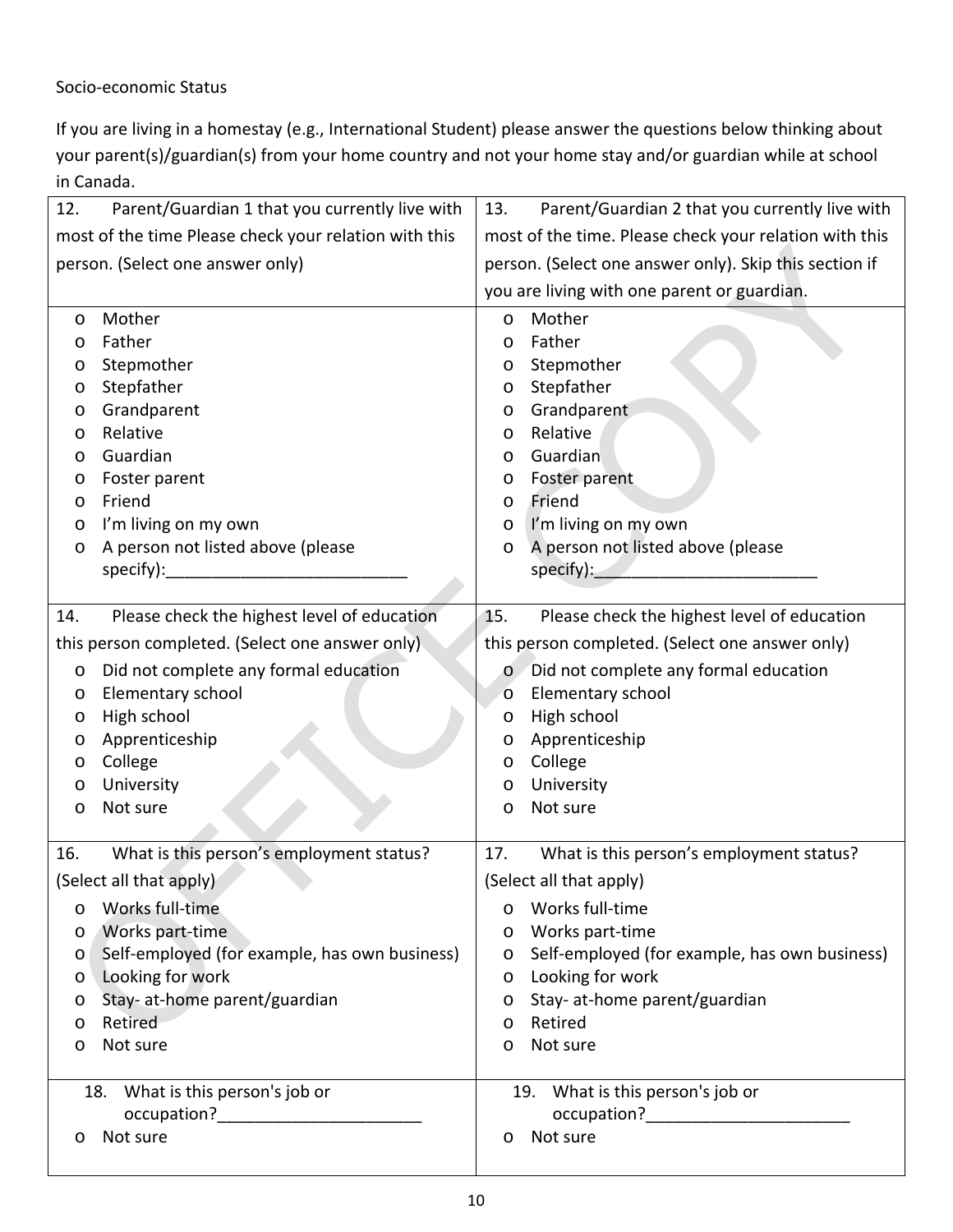## Relationships

## 20. How much do you agree or disagree with the following statements?

|                                                                                              | Strongly<br><b>Disagree</b> | Disagree | Agree   | Strongly<br>Agree |
|----------------------------------------------------------------------------------------------|-----------------------------|----------|---------|-------------------|
| a. Adults at my school treat students fairly.                                                | $\circ$                     | $\circ$  | $\circ$ | $\circ$           |
| b. Adults at my school listen to the students.                                               | $\circ$                     | $\circ$  | $\circ$ | $\circ$           |
| c. At my school, teachers care about students.                                               | $\circ$                     | $\circ$  | $\circ$ | $\circ$           |
| d. My teachers are there for me when I need them.                                            | $\circ$                     | $\circ$  | O       | $\circ$           |
| e. My teachers are open and honest with me.                                                  | $\circ$                     | $\circ$  | $\circ$ | $\circ$           |
| f. I enjoy communicating with teachers at my school.                                         | $\circ$                     | $\circ$  | $\circ$ | $\circ$           |
| Most teachers at my school are interested in me as a<br>g.<br>person, not just as a student. | $\circ$                     | $\circ$  | O       | $\circ$           |
| h. My teachers have high expectations of me.                                                 | $\circ$                     | $\circ$  | O       | $\circ$           |
| My teachers trust me.<br>i.                                                                  | $\circ$                     | $\circ$  | O       | $\circ$           |
|                                                                                              |                             |          |         |                   |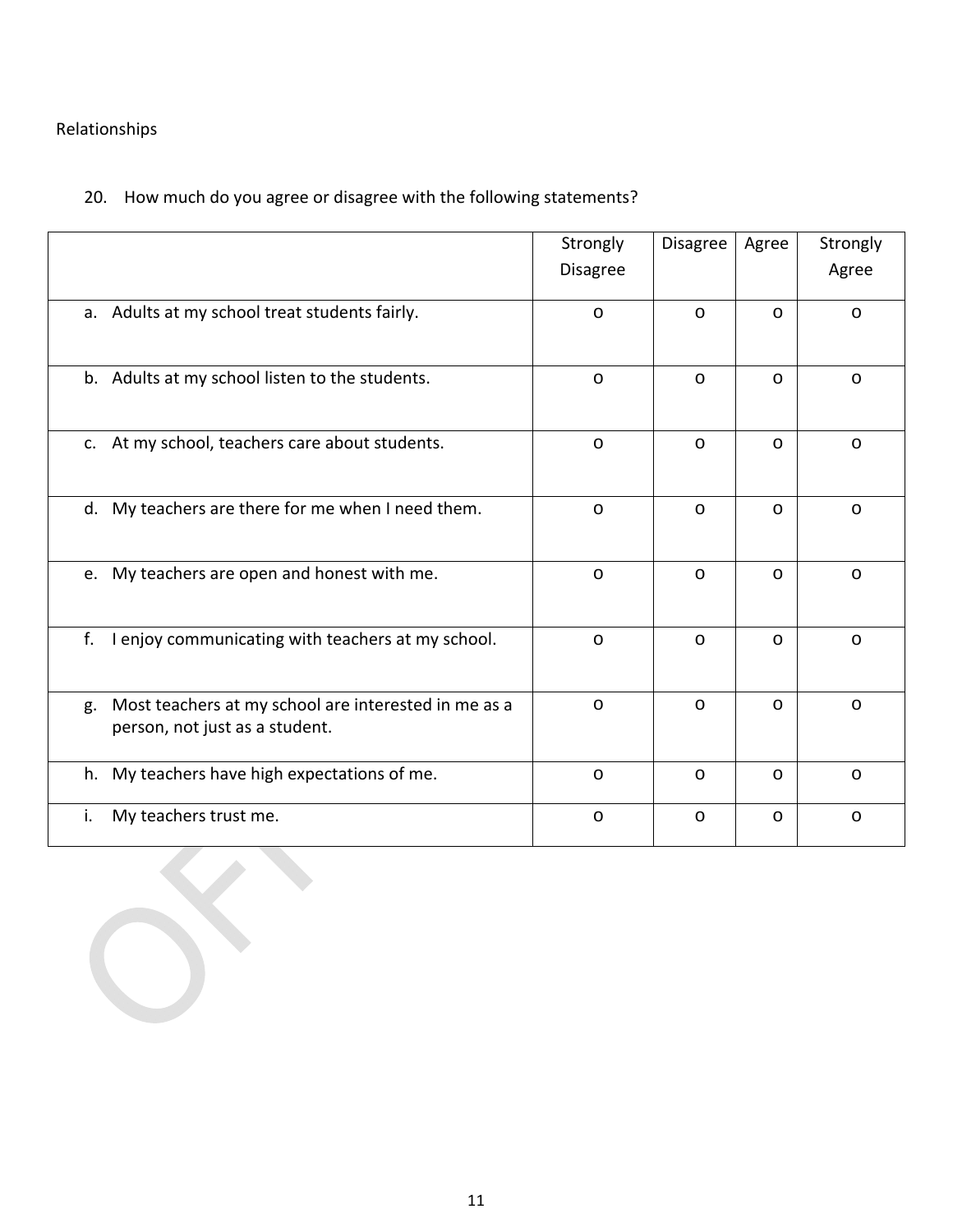21. How much do you agree or disagree with the following statements?

|                                                                   | Strongly<br><b>Disagree</b> | <b>Disagree</b> | Agree   | Strongly<br>Agree |
|-------------------------------------------------------------------|-----------------------------|-----------------|---------|-------------------|
| a. There are students at my school who care about<br>me.          | $\circ$                     | $\circ$         | $\circ$ | $\circ$           |
| Students at my school are there for me when I<br>b.<br>need them. | $\circ$                     | $\circ$         | O       | $\circ$           |
| Other students at my school like me the way I am.<br>C.           | $\circ$                     | $\circ$         | $\circ$ | $\circ$           |
| d. I enjoy communicating with students at my school.              | $\circ$                     | $\circ$         | $\circ$ | $\circ$           |
| Students at my school respect what I have to say.<br>e.           | $\circ$                     | $\circ$         | O       | $\circ$           |
| I have some friends at school.<br>f.                              | O                           | $\circ$         | $\circ$ | $\circ$           |

## Well‐Being

## 22. How often do you feel:

| Well-Being<br>22. How often do you feel:                  |         |         |           |         |         |
|-----------------------------------------------------------|---------|---------|-----------|---------|---------|
|                                                           | Never   | Rarely  | Sometimes | Often   | All the |
|                                                           |         |         |           |         | time    |
| g. Good about yourself                                    | $\circ$ | $\circ$ | $\circ$   | $\circ$ | $\circ$ |
| h. Hopeful about the future                               | $\circ$ | $\circ$ | $\circ$   | $\circ$ | $\circ$ |
| You liked the way you look<br>i.                          | $\circ$ | $\circ$ | $\circ$   | $\circ$ | $\circ$ |
| j.<br>Lonely                                              | $\circ$ | $\circ$ | $\circ$   | $\circ$ | $\circ$ |
| k. Nervous or worried                                     | $\circ$ | $\circ$ | $\circ$   | $\circ$ | $\circ$ |
| Sad<br>$\mathsf{L}$                                       | $\circ$ | $\circ$ | $\circ$   | $\circ$ | $\circ$ |
| m. Tired for no reason                                    | $\circ$ | $\circ$ | $\circ$   | $\circ$ | $\circ$ |
| n. Under a lot of stress or pressure (e.g., stressed out) | $\circ$ | $\circ$ | $\circ$   | $\circ$ | $\circ$ |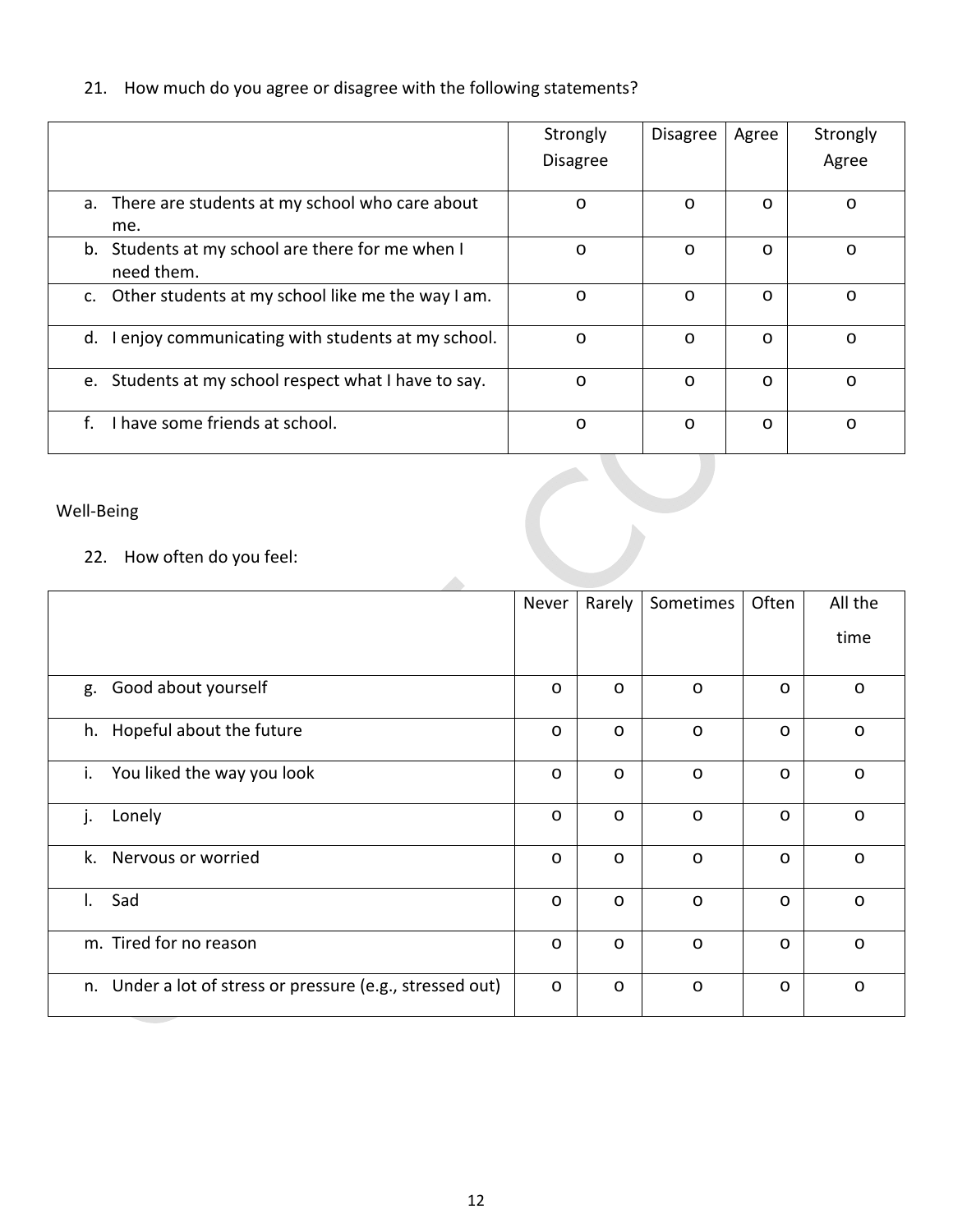- 23. Are you aware that your school has support to help students with their mental health and wellbeing?
	- o Yes
	- o No
- 24. About how many hours per night, do you usually sleep Monday to Friday?

| o Less than $5$ o $5$ o $6$ |       |       |       | 07 08 09 |       | $\circ$ 10 | $\circ$ 11 hours or |
|-----------------------------|-------|-------|-------|----------|-------|------------|---------------------|
| hours                       | hours | hours | hours | hours    | hours | hours      | more                |

25. About how many days a week do you exercise or take part in a sport that causes you to sweat and breathe harder?

o None o 1-2 days o 3-4 days o 5-6 days o Every day

- 26. My overall well-being this past month has been:
	- o Excellent
	- o Good
	- o Neither Poor or Good
	- o Poor
	- o Very Poor
	- o Prefer not to answer
- 27. If you had an issue at school (e.g., academics, grades, physical health, emotional well-being, relationships), how comfortable would you feel discussing it with:

|    |                                  | Very          | Uncomfortable | Comfortable | Very        | Not     |
|----|----------------------------------|---------------|---------------|-------------|-------------|---------|
|    |                                  | uncomfortable |               |             | Comfortable | sure    |
|    | a. A teacher                     | $\circ$       | $\circ$       | $\circ$     | $\circ$     | $\circ$ |
|    | b. A guidance counsellor (Gr. 9- | $\circ$       | $\circ$       | $\circ$     | $\circ$     | $\circ$ |
|    | $12$ only)                       |               |               |             |             |         |
|    | c. A principal or vice-principal | $\circ$       | $\circ$       | $\circ$     | $\circ$     | $\circ$ |
|    | d. A social worker and/or child  | $\circ$       | $\circ$       | $\circ$     | $\circ$     | $\circ$ |
|    | and youth worker                 |               |               |             |             |         |
|    | e. Friends                       | $\circ$       | O             | $\circ$     | O           | $\circ$ |
| f. | Another adult at school (e.g.,   | $\circ$       | $\circ$       | $\circ$     | $\circ$     | $\circ$ |
|    | office staff, special education  |               |               |             |             |         |
|    | teacher, etc.)                   |               |               |             |             |         |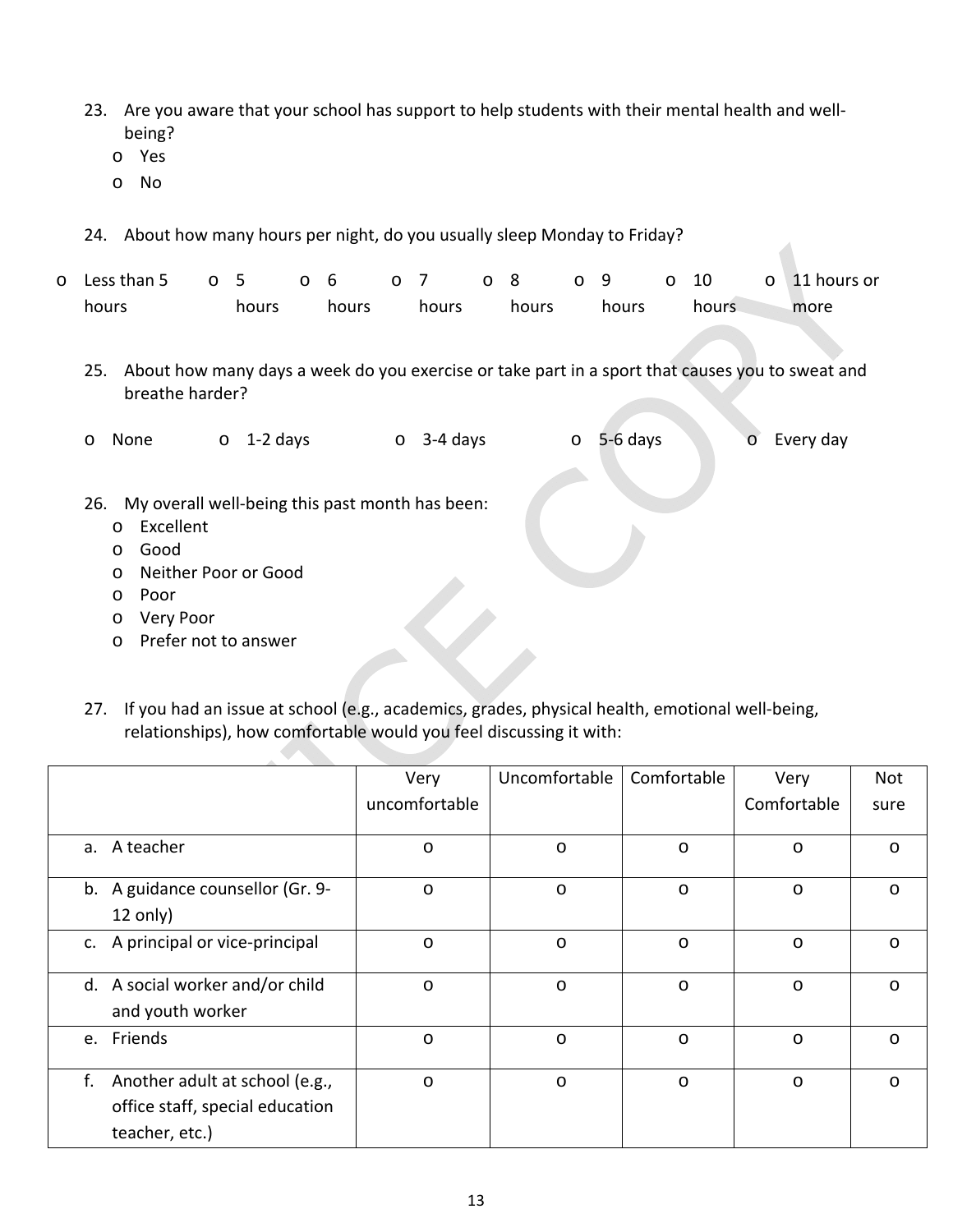| g. Parent(s)/guardian(s)   |  |  |  |
|----------------------------|--|--|--|
| h. Other family members or |  |  |  |
| relatives                  |  |  |  |

28. During a regular school week (Monday to Friday), how often do you:

|                                                                 | Never   | 1-2 days a | 4-5 days a | Every   | Not     |
|-----------------------------------------------------------------|---------|------------|------------|---------|---------|
|                                                                 |         | week       | week       | day     | sure    |
| a. Eat breakfast before school starts                           | $\circ$ | $\circ$    | $\circ$    | $\circ$ | $\circ$ |
| b. Eat lunch                                                    | $\circ$ | O          | $\circ$    | O       | $\circ$ |
| c. Eat dinner                                                   | $\circ$ | O          | $\circ$    | O       | $\circ$ |
| d. Feel hungry at home because there is not<br>enough food      | $\circ$ | $\circ$    | $\circ$    | $\circ$ | $\circ$ |
| e. Feel hungry at school because you do not<br>have enough food | $\circ$ | $\circ$    | $\circ$    | $\circ$ | $\circ$ |

#### Parental Involvement

## 29. My parent(s)/guardian(s) or other adults at home:

 $\mathcal{A}$ 

|                                                      | <b>Strongly Disagree</b> | <b>Disagree</b> | Agree   | <b>Strongly Agree</b> |
|------------------------------------------------------|--------------------------|-----------------|---------|-----------------------|
| a. Help me with my schoolwork.                       | O                        | $\circ$         | O       | O                     |
| b. Communicate with me about what I do in<br>school. | $\circ$                  | $\circ$         | $\circ$ | O                     |
| c. Ask me about my schoolwork.                       | $\circ$                  | $\circ$         | O       | O                     |
| d. Want me to work hard at school.                   | O                        | $\circ$         | O       | O                     |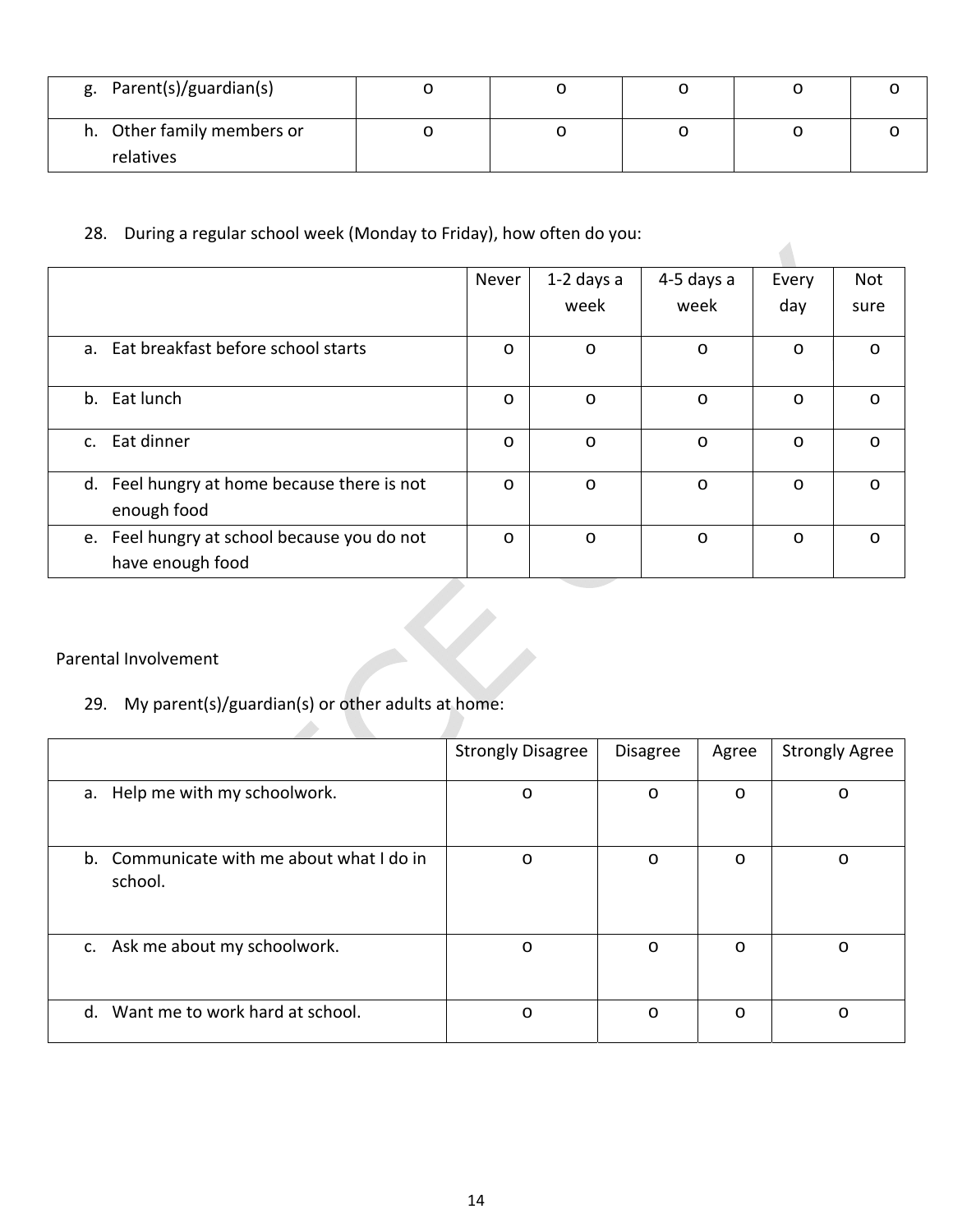Extracurricular activities

30. Before COVID, how often did you usually take part in these school activities (i.e. outside of your regular classroom):

|                                                                                     | Never   | A few times this | Monthly | Weekly  |
|-------------------------------------------------------------------------------------|---------|------------------|---------|---------|
|                                                                                     |         | year             |         |         |
| a. Arts (e.g., choir, band, drama, dance)                                           | $\circ$ | $\circ$          | $\circ$ | $\circ$ |
| b. Sports (e.g., basketball, track and field)                                       | $\circ$ | $\circ$          | $\circ$ | $\circ$ |
| c. Cultural groups/clubs, faith/religious activities                                | $\circ$ | $\circ$          | $\circ$ | $\circ$ |
| d. School field trips                                                               | $\circ$ | $\circ$          | $\circ$ | $\circ$ |
| School leadership activities (e.g., student council,<br>e.<br>student publications) | $\circ$ | $\circ$          | $\circ$ | $\circ$ |
| f.<br>School clubs (e.g., chess club, eco club)                                     | $\circ$ | $\circ$          | $\circ$ | $\circ$ |
| School special events (e.g., dances, talent shows, etc.)<br>g.                      | $\circ$ | $\circ$          | $\circ$ | $\circ$ |

## 31. How often do you take part in these activities outside of school:

A

|                                                                                     | Never   | A few times this | Monthly | Weekly  |
|-------------------------------------------------------------------------------------|---------|------------------|---------|---------|
|                                                                                     |         | year             |         |         |
| a. Arts (e.g., choir, band, drama, dance)                                           | $\circ$ | $\circ$          | $\circ$ | $\circ$ |
| b. Sports (e.g., basketball, track and field)                                       | $\circ$ | $\circ$          | $\circ$ | $\circ$ |
| c. Cultural groups/clubs, faith/religious activities                                | $\circ$ | $\circ$          | $\circ$ | $\circ$ |
| d. School field trips                                                               | $\circ$ | $\circ$          | $\circ$ | $\circ$ |
| School leadership activities (e.g., student council,<br>e.<br>student publications) | $\circ$ | $\circ$          | $\circ$ | $\circ$ |
| School clubs (e.g., chess club, eco club)<br>f.                                     | $\circ$ | $\circ$          | $\circ$ | $\circ$ |
| School special events (e.g., dances, talent shows, etc.)<br>g.                      | $\circ$ | $\circ$          | $\circ$ | $\circ$ |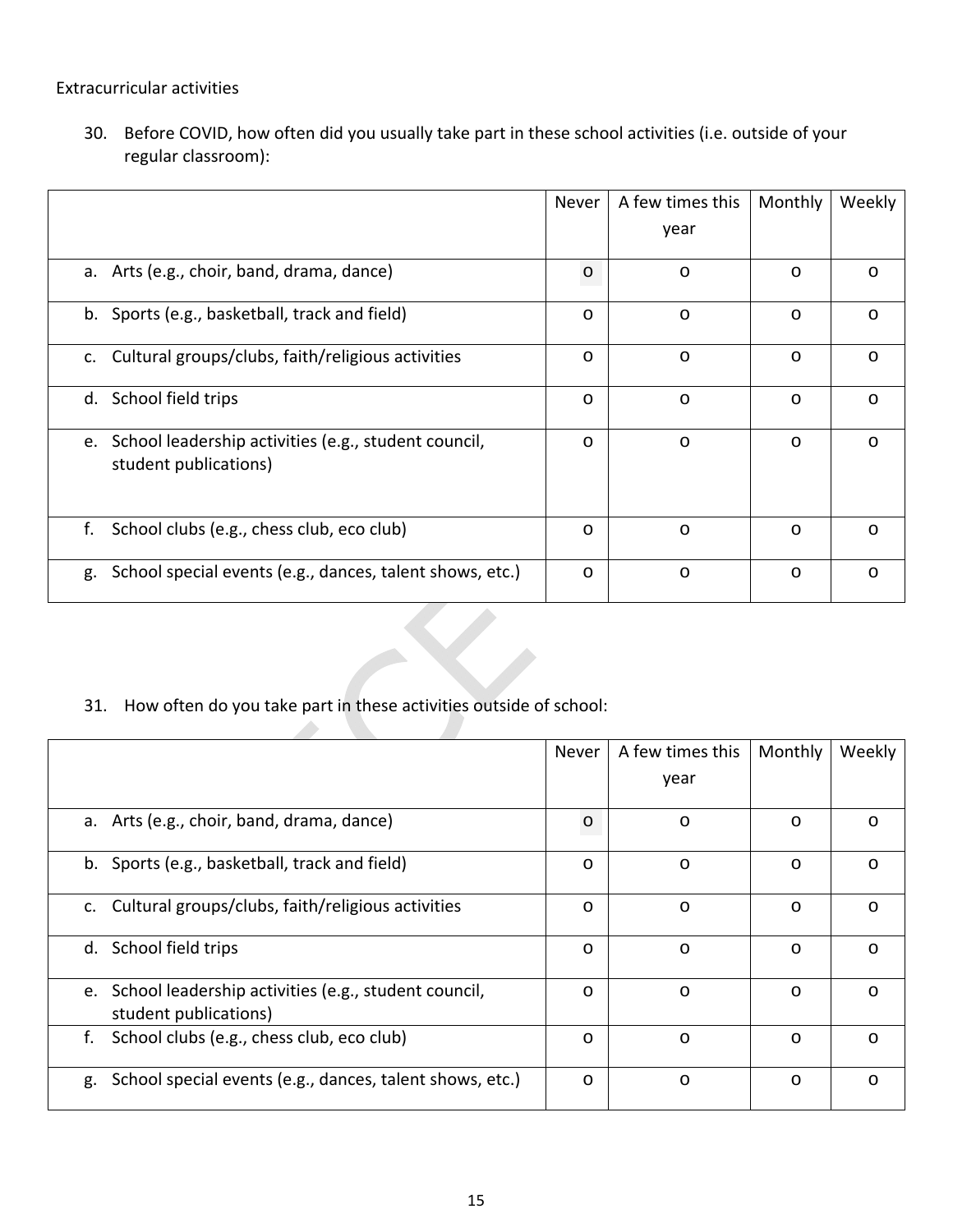### Belonging and Diversity

32. How much do you agree or disagree with the following statements?

|                                                                                                                                                         | <b>Strongly Disagree</b> | <b>Disagree</b> | Agree   | <b>Strongly Agree</b> |  |  |  |
|---------------------------------------------------------------------------------------------------------------------------------------------------------|--------------------------|-----------------|---------|-----------------------|--|--|--|
| I enjoy being at school.<br>a.                                                                                                                          | $\circ$                  | $\circ$         | $\circ$ | $\circ$               |  |  |  |
| b. My school is a friendly and welcoming<br>place.                                                                                                      | $\circ$                  | $\circ$         | $\circ$ | $\circ$               |  |  |  |
| My school is an inviting place to learn.<br>$c_{\cdot}$                                                                                                 | $\circ$                  | $\circ$         | $\circ$ | $\circ$               |  |  |  |
| d. Extra help for learning is available at my<br>school when I need it.                                                                                 | $\circ$                  | $\circ$         | $\circ$ | $\circ$               |  |  |  |
| I feel like I belong at my school.<br>e.                                                                                                                | $\circ$                  | $\circ$         | $\circ$ | $\circ$               |  |  |  |
| f.<br>My school building is physically accessible<br>for those who need it (for example, has<br>elevators, automatic doors, wheelchair<br>ramps, etc.). | $\circ$                  | $\circ$         | $\circ$ | $\circ$               |  |  |  |
| 33. How do you feel about your school?                                                                                                                  |                          |                 |         |                       |  |  |  |

## 33. How do you feel about your school?

| ---------                                      |         |         |           |         |              |
|------------------------------------------------|---------|---------|-----------|---------|--------------|
|                                                | Never   | Rarely  | Sometimes | Often   | All the time |
|                                                |         |         |           |         |              |
| I feel happy at school<br>а.                   | $\circ$ | $\circ$ | $\circ$   | O       | O            |
|                                                |         |         |           |         |              |
| b. I feel I belong in my school                | $\circ$ | $\circ$ | $\circ$   | O       | O            |
|                                                |         |         |           |         |              |
| I feel accepted by students in my school<br>c. | $\circ$ | $\circ$ | $\circ$   | O       | $\circ$      |
|                                                |         |         |           |         |              |
| I feel accepted by adults in my school<br>d.   | $\circ$ | $\circ$ | $\circ$   | $\circ$ | $\circ$      |
|                                                |         |         |           |         |              |
| e. I feel school rules are fair                | $\circ$ | $\circ$ | $\circ$   | $\circ$ | $\circ$      |
|                                                |         |         |           |         |              |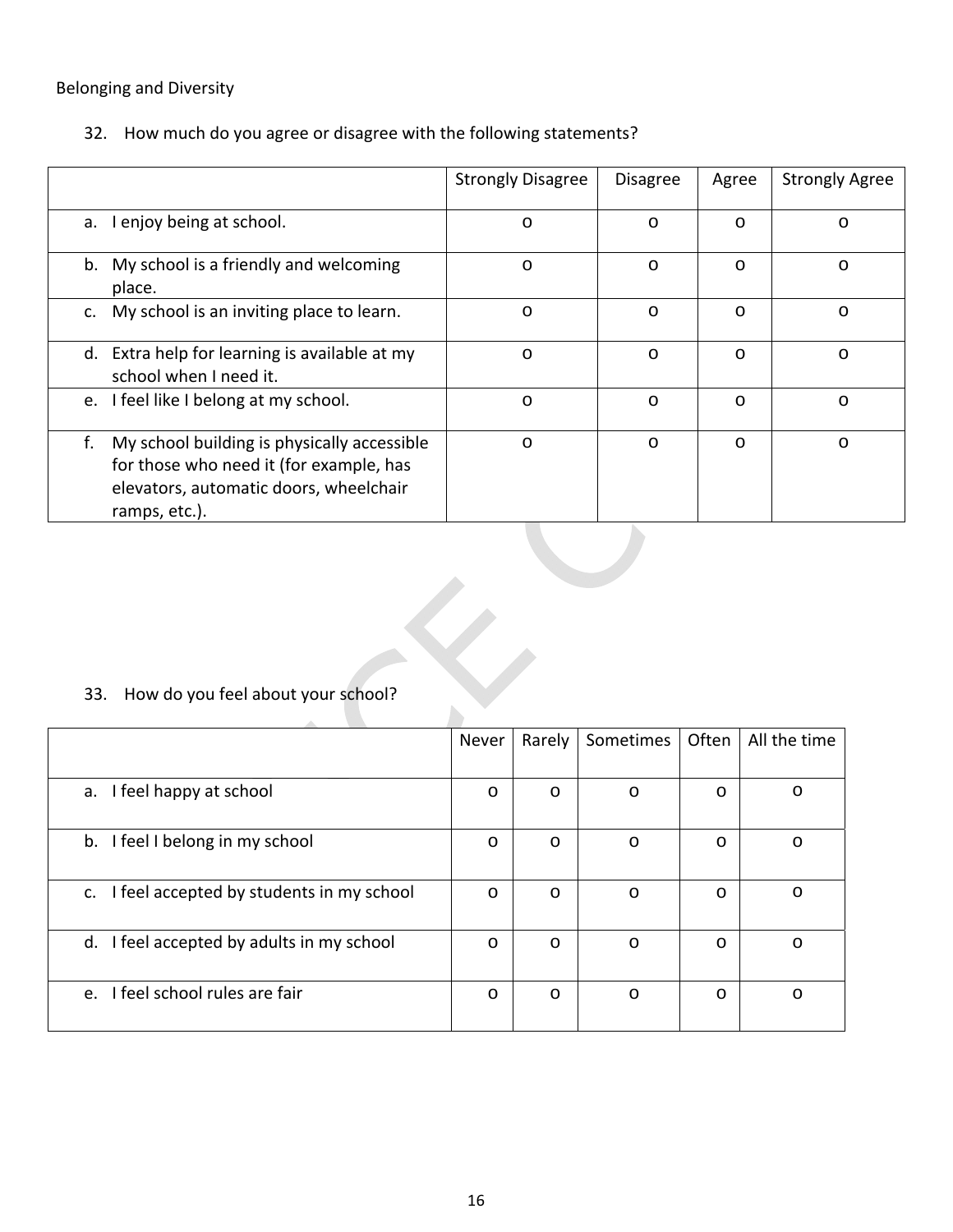|  |  |  | 34. At my school, I am encouraged to think or learn about human rights/social justice issues related to: |
|--|--|--|----------------------------------------------------------------------------------------------------------|
|--|--|--|----------------------------------------------------------------------------------------------------------|

|                                        | Strongly | Agree   | Disagree | Strongly disagree | Unsure  |
|----------------------------------------|----------|---------|----------|-------------------|---------|
|                                        | Agree    |         |          |                   |         |
| a. Gender identity (Grade 7 and above) | $\circ$  | $\circ$ | $\circ$  | $\circ$           | $\circ$ |
| b. Race, ethnicity and/or culture      | $\circ$  | $\circ$ | $\circ$  | $\circ$           | $\circ$ |
| c. Poverty                             | $\circ$  | $\circ$ | $\circ$  | $\circ$           | $\circ$ |
| d. Disabilities/challenges             | $\circ$  | $\circ$ | $\circ$  | $\circ$           | $\circ$ |

\*The question is included for students in Grade 7 and above only.

35. At my school, I have opportunities to:

|                                                                                                           | Strongly<br>Agree | Agree   | <b>Disagree</b> | Strongly<br>disagree | Unsure  |
|-----------------------------------------------------------------------------------------------------------|-------------------|---------|-----------------|----------------------|---------|
| a. *Learn about gender identity                                                                           | $\circ$           | O       | $\circ$         | O                    | $\circ$ |
| b. Learn about my own cultural/racial background                                                          | $\circ$           | O       | $\circ$         | $\circ$              | $\circ$ |
| c. Express my cultural identity                                                                           | $\circ$           | $\circ$ | $\circ$         | $\circ$              | $\circ$ |
| d. Learn about my own abilities (e.g., physical,<br>learning)                                             | $\circ$           | $\circ$ | $\circ$         | $\circ$              | $\circ$ |
| Learn about different life situations (e.g., people<br>e.<br>living in poverty, people with disabilities) | $\circ$           | $\circ$ | $\circ$         | $\circ$              | $\circ$ |

\*The question is included for students in Grade 7 and above only.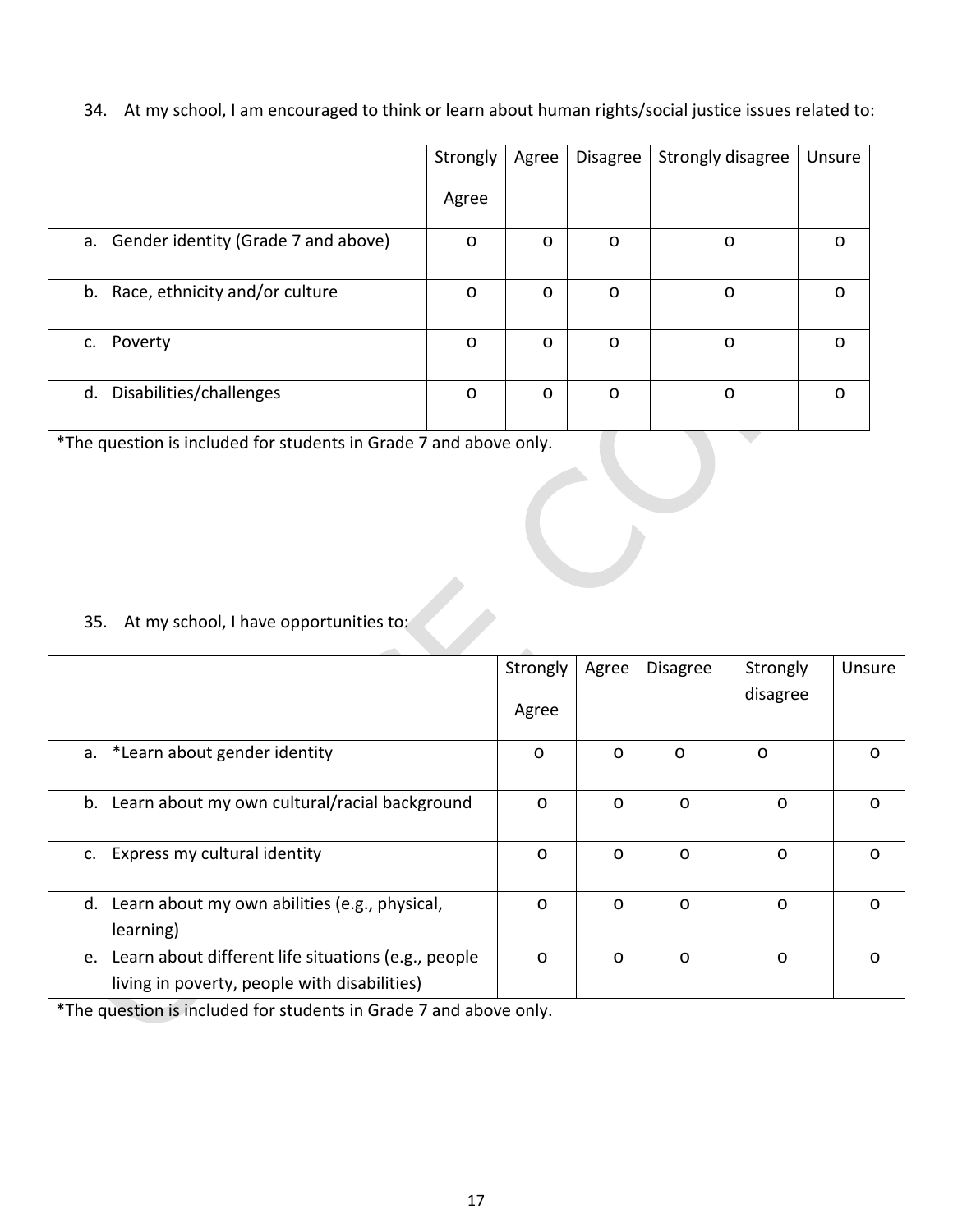36. At my school, I feel people like me are reflected positively in:

|                                                                                                             | Strongly | Agree   | <b>Disagree</b> | Strongly | Unsure  |
|-------------------------------------------------------------------------------------------------------------|----------|---------|-----------------|----------|---------|
|                                                                                                             | Agree    |         |                 | disagree |         |
| Pictures, posters and displays of student work<br>а.                                                        | $\circ$  | $\circ$ | $\circ$         | $\circ$  | $\circ$ |
| b. Materials teachers use in class (e.g., books,<br>videos)                                                 | $\circ$  | $\circ$ | $\circ$         | $\circ$  | $\circ$ |
| Topics we study in class<br>c.                                                                              | $\circ$  | $\circ$ | $\circ$         | $\circ$  | $\circ$ |
| d. School events/activities (e.g., field trips, guest<br>speaks, presentations, clubs, celebrations, etc.,) | $\circ$  | $\circ$ | $\circ$         | $\circ$  | $\circ$ |

37. In your school, how often have you learned about the experiences and/or achievements of the following diverse groups of people (for example, in the classroom, in assemblies/presentations, in announcements, on posters, during awareness days)?

|                                                           | Rarely  | Sometimes | Often   |
|-----------------------------------------------------------|---------|-----------|---------|
| Women and girls<br>a.                                     | O       | O         | O       |
| Indigenous communities (First Nation, Métis, Inuit)<br>b. | $\circ$ | $\circ$   | $\circ$ |
| Diverse ethnic, cultural or racial groups<br>c.           | $\circ$ | $\circ$   | O       |
| Diverse religious/faith communities<br>d.                 | O       | $\circ$   | $\circ$ |
| People with disabilities<br>e.                            | $\circ$ | $\circ$   | $\circ$ |
| *People with different sexual orientations<br>f.          | $\circ$ | $\circ$   | $\circ$ |
| *People who identify as transgender<br>g.                 | $\circ$ | $\circ$   | $\circ$ |
| People with different amounts of money<br>h.              | O       | O         | O       |

\*The question is included for students in Grade 7 and above only.